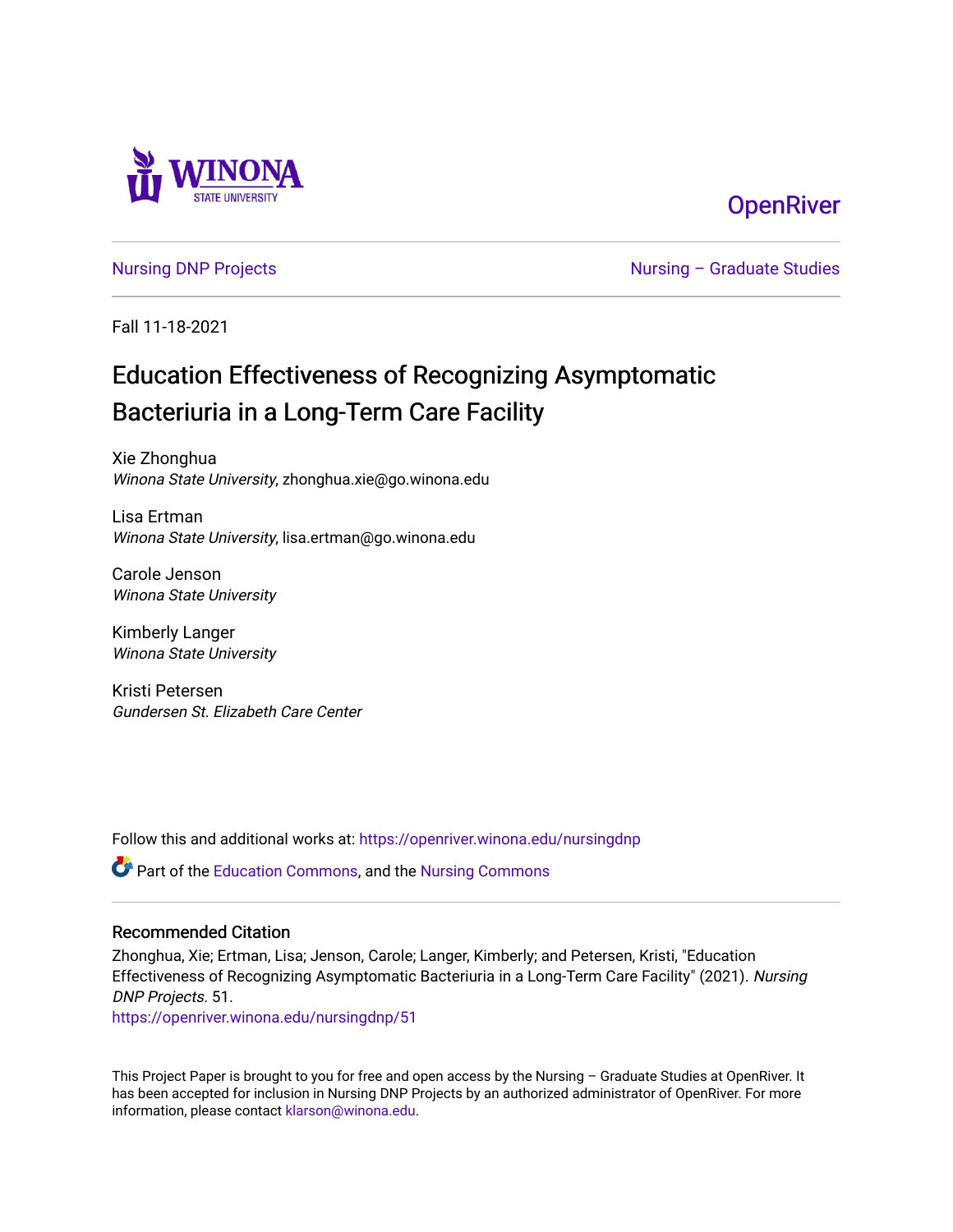Education Effectiveness of Recognizing Asymptomatic Bacteriuria in a Long-Term Care Facility

Zhonghua Xie MSN, APRN, CNP, GNP-BC, Winona State University Lisa Ertman MSN, Winona State University

Carole Jenson, DNP, APRN, NP-C, FNP-BC, CNS, ACNS-BC, ME-C, CCRN-K, Winona State University, Professor

Kimberly Langer, DNP, APRN, CNP, ACNP-BC, Winona State University, Assistant Professor Silas Bergen, Ph.D., Winona State University, Associate Professor

Kristi Petersen BSN, RN, Director of Nursing, Administrator, Gundersen St. Elizabeth Care

**Center** 

This article presents the educational effectiveness of recognizing asymptomatic bacteriuria (ASB) in a long-term care facility using presentations and clinical pathways. Results indicate interventions are effective in identifying ASB but inconclusive of the number of inappropriate UA reductions.

Corresponding Author Zhonghua Xie MSN, GNP-BC Gundersen St. Elizabeth Hospital and Clinics 1200 5th Grant Blvd. W. Wabasha MN 55981 E-mail address: zxie1@gundersenhealth.org Day and evening phone number: 507-272-8953 Fax number: 651-565-3102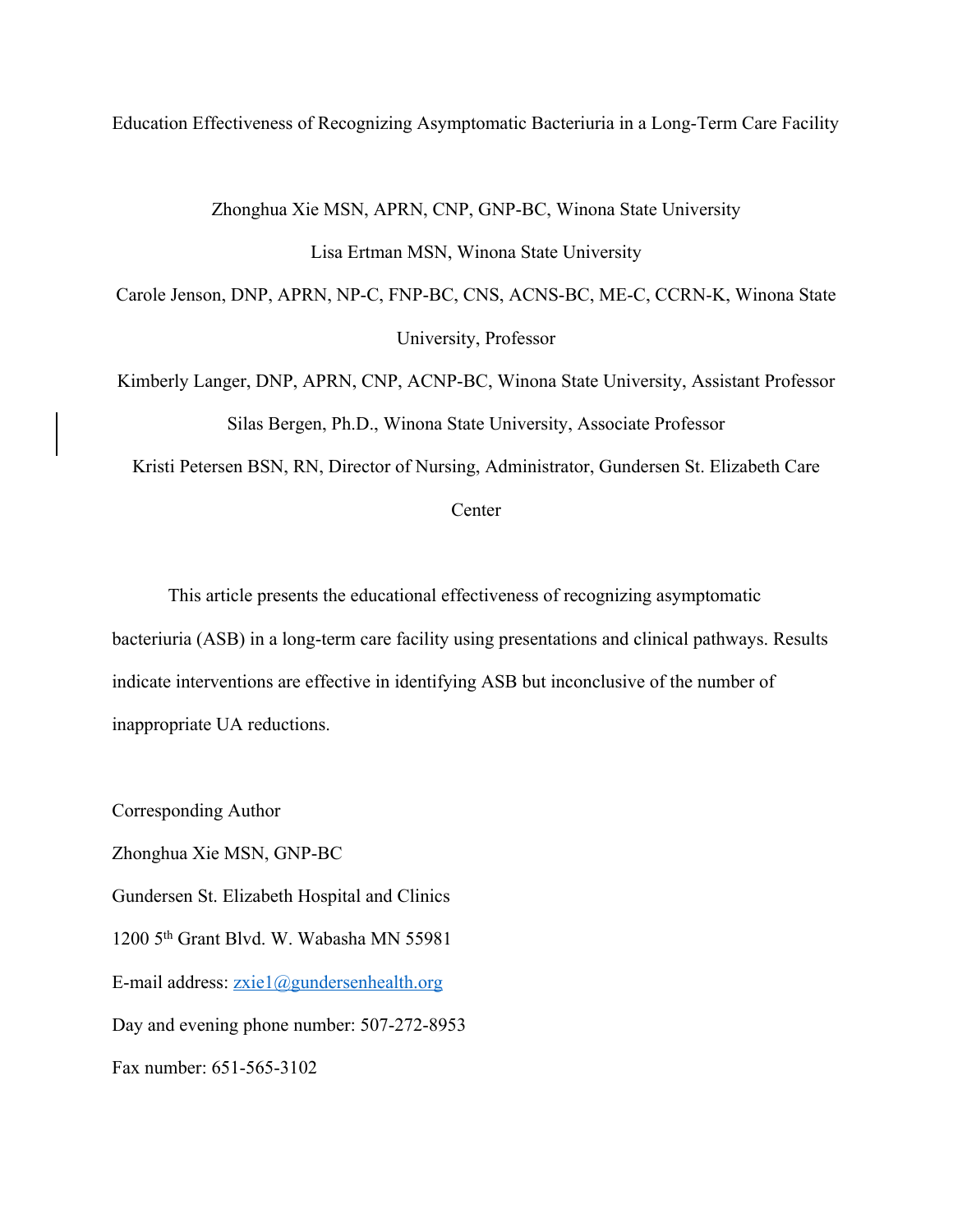#### **Introduction**

Asymptomatic bacteriuria (ASB) is defined as a positive urinalysis (UA) or urine dipstick for bacteria without signs or symptoms of infection. ASB is common in long-term care facilities (LTCFs), with a prevalence of 25% to 50% of women and 15% to 50% of men (Nicolle, 2016; as cited in Nicolle et al., 2019), which is more prevalent than symptomatic urinary tract infections (SUTIs) in the elderly in LTCFs (Nicolle, 2001, 2000; as cited in Zabarsky et al., 2008). Therefore, ASB often is misidentified as SUTIs in elderly residents who reside in LTCFs, resulting in inappropriate use of antibiotics, potential subsequent adverse outcomes, such as multidrug-resistant (MDR) and Clostridium difficile infections (CDIs), and practice that does not follow antibiotic stewardship (Nace et al., 2014).

Moreover, Stone et al. (2012) revised the original 1991 McGeer criteria for UTI surveillance for LTCFs. McGeer criteria are a set of consensus-based infection surveillance definitions developed explicitly for LTCFs (Stone et al., 2012). The updated McGeer criteria finetuned the definition of fever to be consistent with the 2008 Infectious Diseases Society of America (IDSA) guidelines, excluded criteria of "change in the character of the urine", "worsening of functional status", and "worsening of mental status" based on the low probability of SUTI in the absence of localized urinary symptoms in LTCF residents without indwelling catheters (Nace et al., 2014; Stone et al., 2012). According to Nicolle (2019), these excluded symptoms are most often associated with ASB. However, the original McGeer criteria are still being utilized.

It is prudent that staff working in LTCF be provided with education related to the updated McGeer criteria. Providing appropriate education allows for appropriate UA collections and proper recognition of ASB (Genao et al., 2012). In addition, such education has been linked to a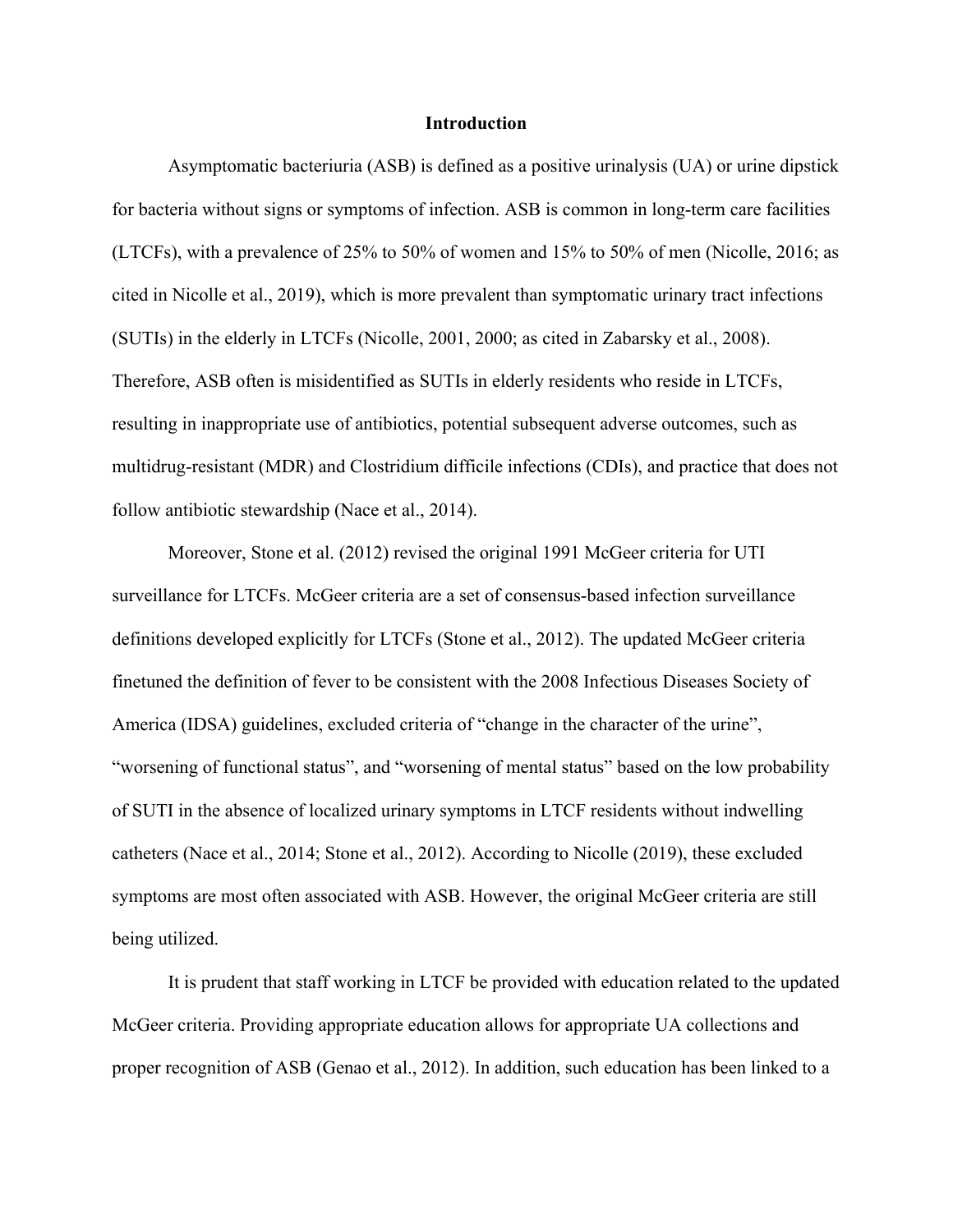decreased number of UA collections and a reduction in the use of antimicrobials to treat ASB in long-term care settings (Leduc, 2014; Lee et al., 2018; Salem-Schatz et al., 2020; Zabarsky et al., 2008).

#### **Purpose**

The purposes of this clinical scholarship project were to provide nursing staff [Register Nurses (RNs), Licensed Practical Nurses (LPNs), and Certified Nursing Assistants (CNAs)] employed at an LTCF with education and create a clinical pathway to assist staff in recognition of ASB. Proper recognition of ASB can reduce inappropriate UA collections, provide an evidence-based guide to update current facility standing orders and promote antibiotic stewardship. Nursing staff will be referred to as staff in this article.

#### **Evidence**

Seventeen articles and one practice guideline were selected through an in-depth literature review. Most studies were low level in the strength of evidence but with high recommendations. For example, the clinical practice guideline for managing asymptomatic bacteriuria by IDSA used the Grading of Recommendations Assessment, Development and Evaluation (GRADE) system to weigh the strength of recommendation and quality of evidence (Nicolle et al., 2019). Available evidence revealed that treating ASB does not reduce SUTI incidence (Nicolle, 2014) nor improve survival rates (Genao et al., 2012, p. 1). Thus, screening or treating ASB is not recommended (Nicolle et al., 2019). Moreover, education on ASB is critical in managing ASB and SUTIs (Lee et al., 2018; Leduc, 2014; Salem-Schatz et al., 2020; Zabarsky et al., 2008).

#### **Implementation**

A multi-faceted educational intervention was implemented through visual learning via face-to-face education during staff meetings and online voiceover PowerPoint (PPT)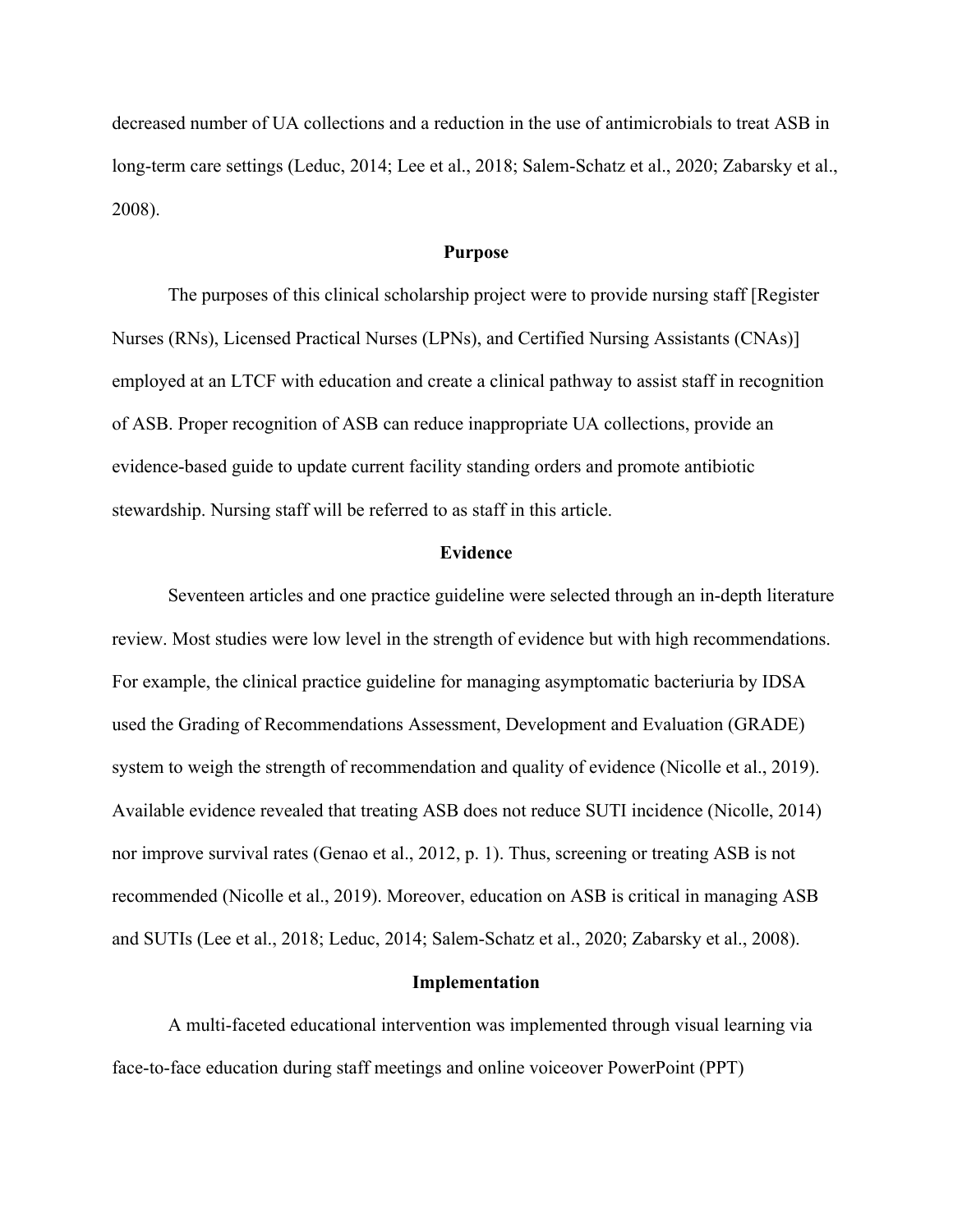presentations. Pre-and post-intervention nursing staff surveys were conducted. Additionally, ASB/SUTI assessment pathways were created to guide appropriate UA collections and management. The population of interest in this quality improvement project was the nursing staff at a rural LTCF in Southeastern Minnesota.

Staff education consisted of an on-site PPT presentation provided at four staff meeting sessions and voiceover PPT for those unable to attend these presentations in September 2021. The definitions of ASB and SUTI, the original and updated McGeer Criteria, updated definition of fever, anatomy of male and female urinary systems, the prevalence of ASB for different populations, the importance of recognizing ASB, key evidence through literature review, and best practices in infectious disease from various professional medical societies were included in the educational presentation. In addition, clinical ASB/SUTI assessment pathways were created based on the evidence retrieved through the literature review. These pathways were posted at each nursing station.

#### **Methods**

This project was reviewed by the university institutional review board (IRB) and was considered exempt from IRB. Organizational IRB approval was not required as the project was a QI project. Pre-and post-staff education surveys were conducted, and numbers of UAs collected and patient symptoms at pre-and post-intervention were obtained through retrospective chart review. Outcome measures included pre-and post-survey results, UAs collected from January through June 2021, and UAs collected one-month post-education. No residents had a chronic indwelling Foley catheter during the project implementation period.

The staff survey contained ten questions related to ASB and SUTI. In addition, the participants provided years of LTC working experience and job titles. A total of four face-to-face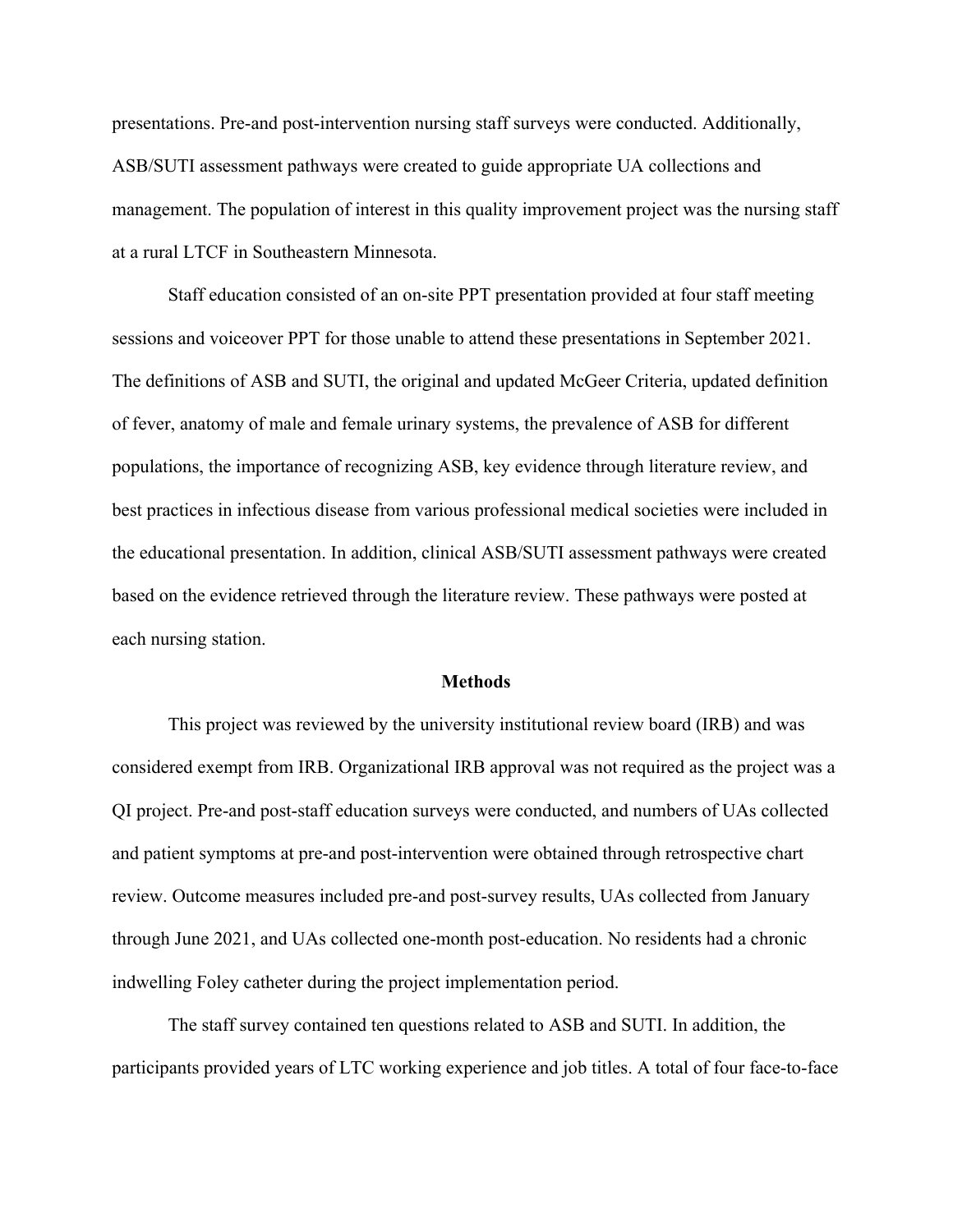education sessions were delivered through four staff meeting sessions in September 2021. Presurveys were conducted before the education sessions, and post-surveys were performed immediately after each education session. The pre-and post-surveys were matched to each participant using a randomly assigned number. Correct responses to the ten questions were coded as "1" and incorrect answers as "0". Paired *t*-test, one-way analysis of variance (ANOVA), and chi-square McNemar's tests were utilized to analyze the pre-and post-survey results. In addition, the percentage of UAs that did not meet the update McGeer criteria was used for comparison pre-and post-interventions.

#### **Results**

Fifty-seven staff participated in the pre-survey, and 21 staff participated in the postsurvey. Five percent of staff felt "well informed" on ASB pre-education, whereas fifty-seven percent felt "well informed" post-education. The overall pre-and post-survey results were analyzed using a paired *t*-test. Post-education survey scores improved significantly  $(p < .0001)$ compared to the pre-education surveys. However, no significant differences were found between the pre-and post-survey results by job titles using a one-way ANOVA test ( $p = 0.4$ ). Each question from pre- to post-education had increased correctness except question ten, "Whose responsibility is it to identify ASB in residents?" Chi-square McNemar's test compared staff who increased their scores from pre- to post-survey and those who decreased their scores. Question three, "Which of the following are true statements of ASB? Choose all that apply," and question seven, "Which of the following is not associated with symptomatic UTI?" did not show statistically significant improvements on scores pre-and post-surveys. See Table 1, Table 2, Table 3, and Table 4 for detailed results. Years of working experience were not analyzed due to low numbers of RN participants post-education sessions.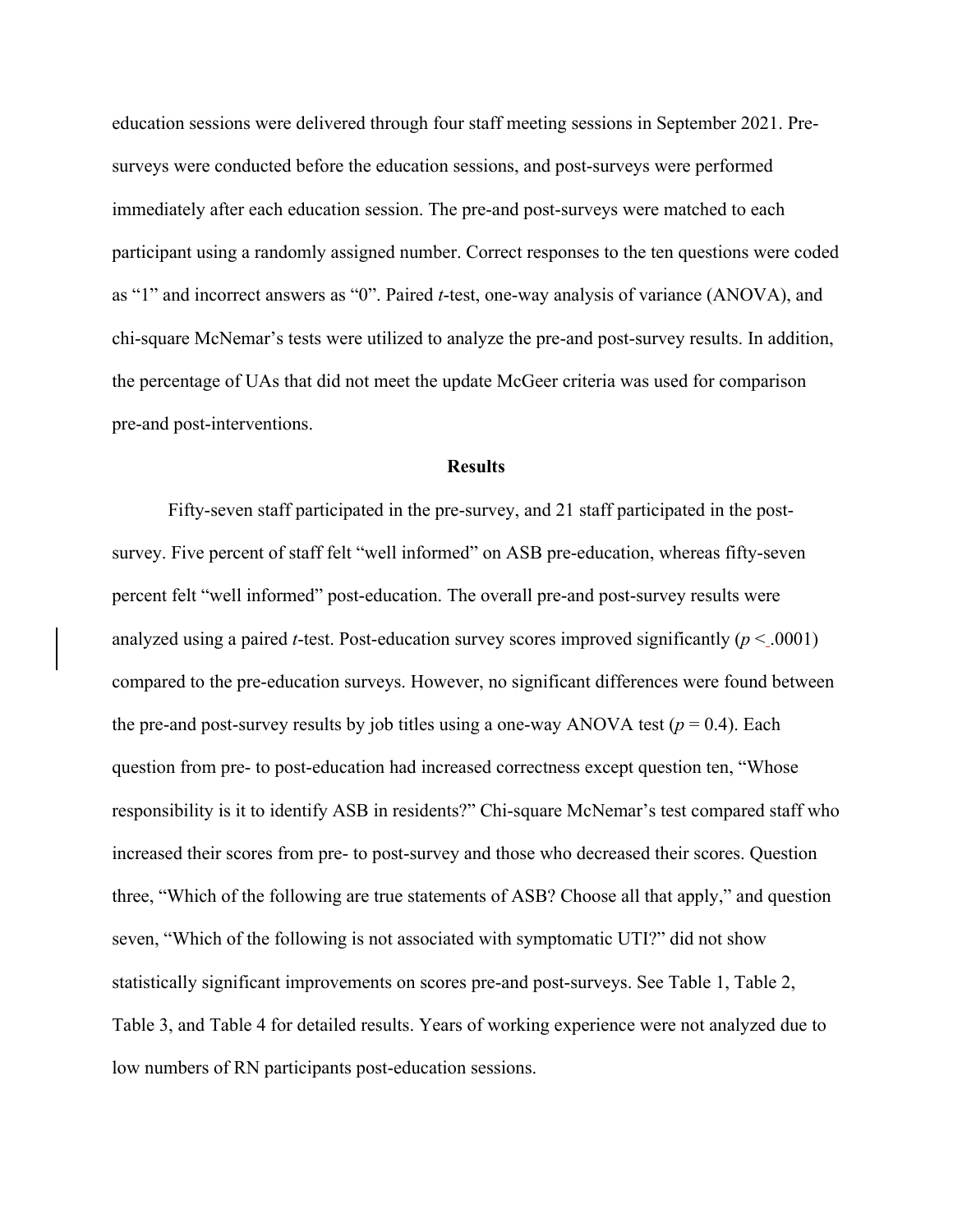There were 36 UA samples collected between January 2021 and June 2021. Of the reviewed chart associated with the UA tests, eight residents had UA samples collected recurrently during the review period. Thirty-six UAs resulted in nine negative UA (25%), ten positive UAs (28%) without positive urine cultures, and 17 (47%) positive urine cultures. In addition, there were only three UAs (8%) that met the 2012 Stone SUTI surveillance criteria (updated McGeer Criteria) of having symptoms localized to the urinary tract (Nace et al., 2014; Stone et al., 2012). However, these three UAs resulted in two (67%) positive urine cultures.

Of the 28 residents who warranted UA collection: six were males (21%), and 22 were females (79%). Fifteen residents have severe dementia (54%), and 15 residents have type 2 diabetes mellitus (54%). Furthermore, among symptoms that prompted UA collections, confusion was the highest symptom for UA collections (Nine out of 36, 25%), change in urine characters and fever alone both ranked the second reason for UA collection (six out of 36, 17%), and acute lower back/flank pain rated the third reason for UA collection (four out of 36, 11%).

Four weeks post-intervention, four residents had four UA collected per staff request in October 2021. Two UAs met the criteria (50%) for localized urinary symptoms. One UA was collected due to hematuria, and one UA was collected due to increased confusion. In addition, three UAs (75%) resulted in positive urine cultures. Among these four residents: three residents (75%) had type 2 diabetes, three (75%) were females, and two (50%) had moderate to severe dementia.

#### **Table 1**

|  |  |  |  |  | Summary of Change in Test Scores between Pre and Post Surveys |
|--|--|--|--|--|---------------------------------------------------------------|
|--|--|--|--|--|---------------------------------------------------------------|

| <b>Summary of Survey Scores</b> |                         |                                                         |  |  |  |
|---------------------------------|-------------------------|---------------------------------------------------------|--|--|--|
|                                 | Mean Score   Mean Score | Mean change = Std Dev   Lower 95%   Upper 95%   P-Value |  |  |  |
| Pre                             | Post                    |                                                         |  |  |  |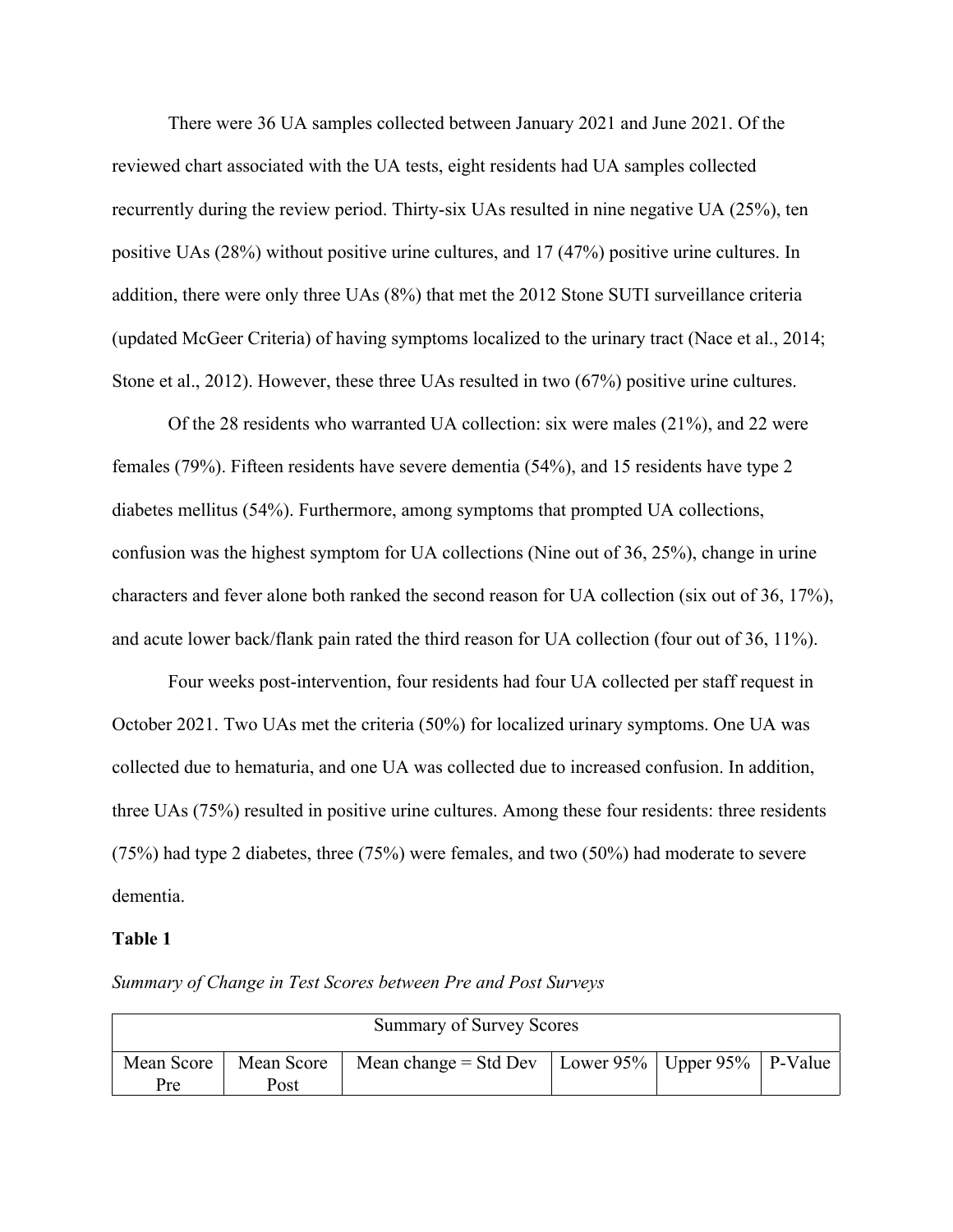| C<br>$\sim$ $\sim$ | ν.ν | $\overline{\phantom{0}}$<br>$\cdots$<br>$\cdots$<br>$\overline{\phantom{0}}$ | -<br>$\overline{v}$ | $\sqrt{1}$<br>$\cdots$ | $\mathcal{L}$<br>$\sqrt{ }$ |
|--------------------|-----|------------------------------------------------------------------------------|---------------------|------------------------|-----------------------------|
|--------------------|-----|------------------------------------------------------------------------------|---------------------|------------------------|-----------------------------|

## **Table 2**

*Summary of Change in Test Scores between Pre and Post Survey by Job Title*

| Summary of Change in Survey Scores by Job Title |                                                                     |               |         |     |     |
|-------------------------------------------------|---------------------------------------------------------------------|---------------|---------|-----|-----|
| Job Title                                       | Mean change $=$ Std Er<br>Lower 95%   Upper 95%   P-Value<br>Number |               |         |     |     |
| <b>CNA</b>                                      |                                                                     | $2.9 \pm 0.5$ | 1.9     | 4.U | 0.4 |
| <b>LPN</b>                                      |                                                                     | $4.0 \pm 0.6$ | 2.7     |     |     |
| <b>RN</b>                                       |                                                                     | $3.0 \pm 1.2$ | $0.6\,$ |     |     |

## **Table 3**

*Percent Correct for Pre and Post Surveys for each Question*

| Percent Correct |            |             |  |  |
|-----------------|------------|-------------|--|--|
| Question #      | Pre-Survey | Post-Survey |  |  |
| Q2              | $0.0\%$    | 38.1%       |  |  |
| Q3              | 14.3%      | 57.1%       |  |  |
| Q4              | 4.8%       | 57.1%       |  |  |
| Q5              | 38.1%      | 95.2%       |  |  |
| Q <sub>6</sub>  | 47.6%      | 100.0%      |  |  |
| О7              | $9.5\%$    | 42.9%       |  |  |
| Q8              | 42.9%      | 90.5%       |  |  |
| Q9              | 61.9%      | 85.7%       |  |  |
| Q10             | 42.9%      | 28.6%       |  |  |

### **Table 4**

*Comparing people who increased their scores from Pre to Post quiz and those who decreased* 

*their scores by question*

| Question # | Increase Pre to Post (n) | Decrease Pre to Post (n) | $P$ -Value |
|------------|--------------------------|--------------------------|------------|
|            |                          |                          | 0.00       |
|            |                          |                          | $0.08\,$   |
|            |                          |                          |            |
|            |                          |                          |            |
| 16         |                          |                          |            |
|            |                          |                          |            |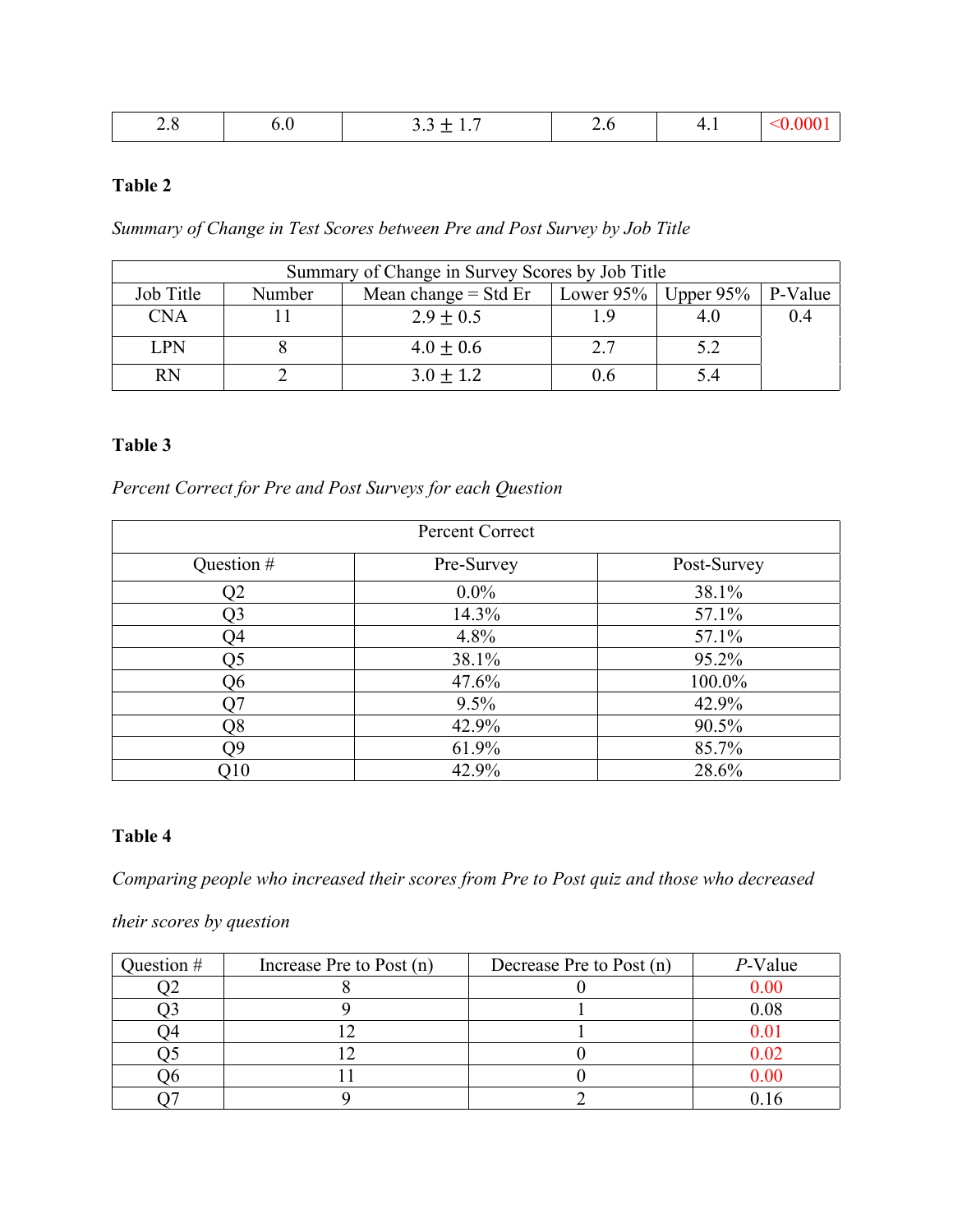| ١O              |  |      |
|-----------------|--|------|
| 10 <sup>1</sup> |  | ◡.∠∠ |

#### **Discussion**

The aim of recognizing ASB effectively through educational interventions was met based on statistically significant survey results. There was a decrease in the percentage of UA collections. However, it was inconclusive given a four-week duration. The facility is updating the standing house order on UA collections based on the evidence findings through this QI project.

Pre-intervention staff surveys revealed a mean score of 2.8, whereas the post-intervention survey revealed an improved mean score of 6.0 with a significant *p-value* < 0.0001 (95% confidence interval: 2.6 - 4.1). This result indicates that the educational intervention positively affected staff knowledge of recognizing ASB at this LTCF. In addition, each question increased correctness from pre- to post-education, except for question ten. Question ten's component was inadvertently missed in the educational presentation, which further evidence that learning outcomes would not improve without education. Finally, question three, "Which of the following are true statements of ASB? Choose all that apply," and question seven, "Which of the following is not associated with symptomatic UTI?" did not show statistically significant improvements on scores from pre-and post-surveys. These findings suggest that staff might have difficulties understanding the learning materials related to questions three and seven. Thus, these areas need to be reviewed with staff for further clarifications.

Despite overall statistically significant improvement of post-survey results, no significant differences were found by job titles with a *p-value* of 0.4. Twenty-one staff participated in the post-intervention survey: 11 CNAs, eight LPNs, and two RNs. This result suggests the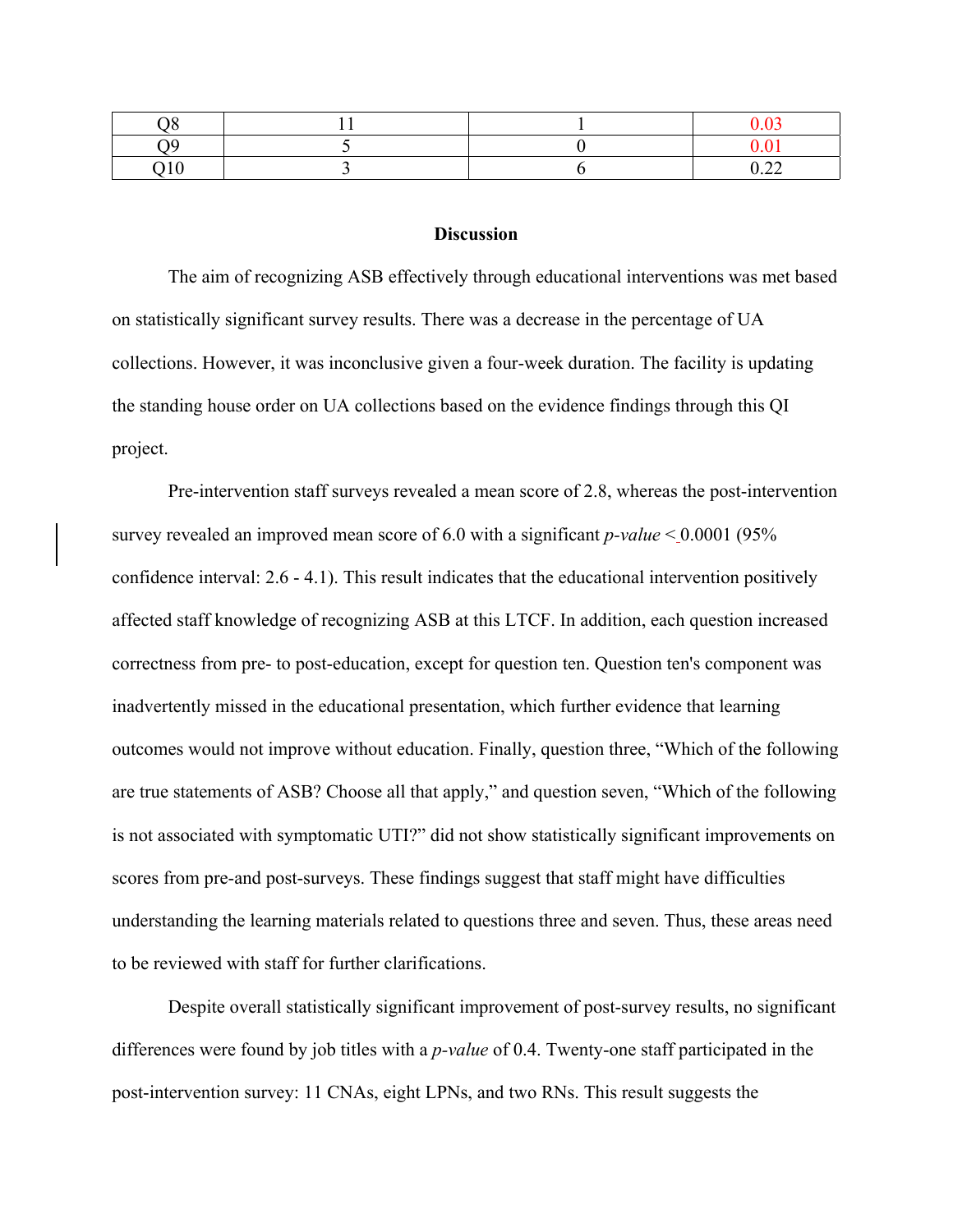knowledge improvement was not significant by job titles in this post-survey participant group. However, the small sample size could have contributed to the insignificant finding by job titles.

Furthermore, inappropriate UA collection decreased from 92% (January through June 2021) to 50% in October 2021. However, it was inconclusive to state that this reduced inappropriate percentage of UA collection was associated with educational interventions as the chance of randomization could occur given the short duration of this project,

#### **Limitations**

This project took place at a single LTC facility with relatively small sample size. An immediate post-education survey revealed statistically significant educational effectiveness. However, this result would not reflect whether the knowledge was retained. Therefore, further post-surveys with different time intervals would be necessary to measure the sustainability of this educational intervention. Moreover, a four-week post-intervention data collection period also limits the generalization of the result. In addition, shortly after the project implementation, the facility had a coronavirus disease 2019 outbreak and experienced a staffing shortage. These factors could have drifted the staff's energies and attention to the project. Finally, the educational intervention did not include physicians, nurse practitioners, and physician assistants as only one physician and one nurse practitioner were managing this LTCF. Results would not generate any statistical significance due to the extremely small sample size.

#### **Recommendations**

Future plans for this project include further nursing staff surveys using the same questionnaire and audits of UA collection at three, six, and 12-month post-implementation to increase sustainability. Recommendations have been made to make this education part of new employee orientation and update the current standing house order on UA collections for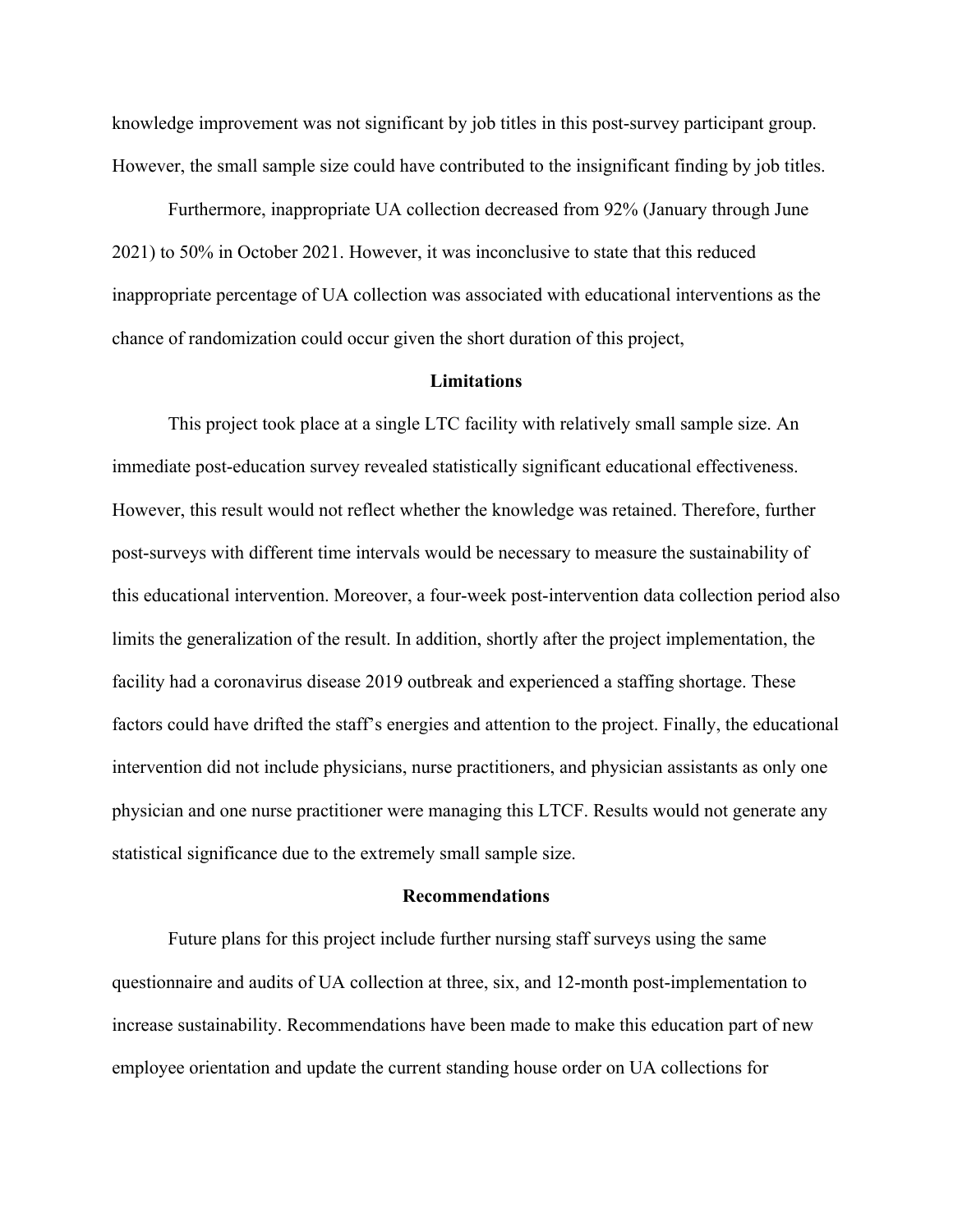continuity of best practices and to sustain changes. More studies and finetuned guidelines are needed in the LTC setting on managing ASB and SUTI, given the complexity and ambiguity of clinical symptoms of the geriatric population.

#### **Conclusion**

Educational intervention effectively improves nursing staff knowledge of recognizing ASB in an LTCF. However, more time is needed to conclude the definite correlation between improved knowledge and inappropriate UA collections. In addition, dementia, atypical clinical presentations of the geriatric population, and the prevalence of lacking localized urinary symptoms create challenges for staff to comply with the current UTI surveillance criteria. Therefore, further studies and finetuned guidelines are needed to allow the nursing staff to follow the UTI surveillance criteria more effectively.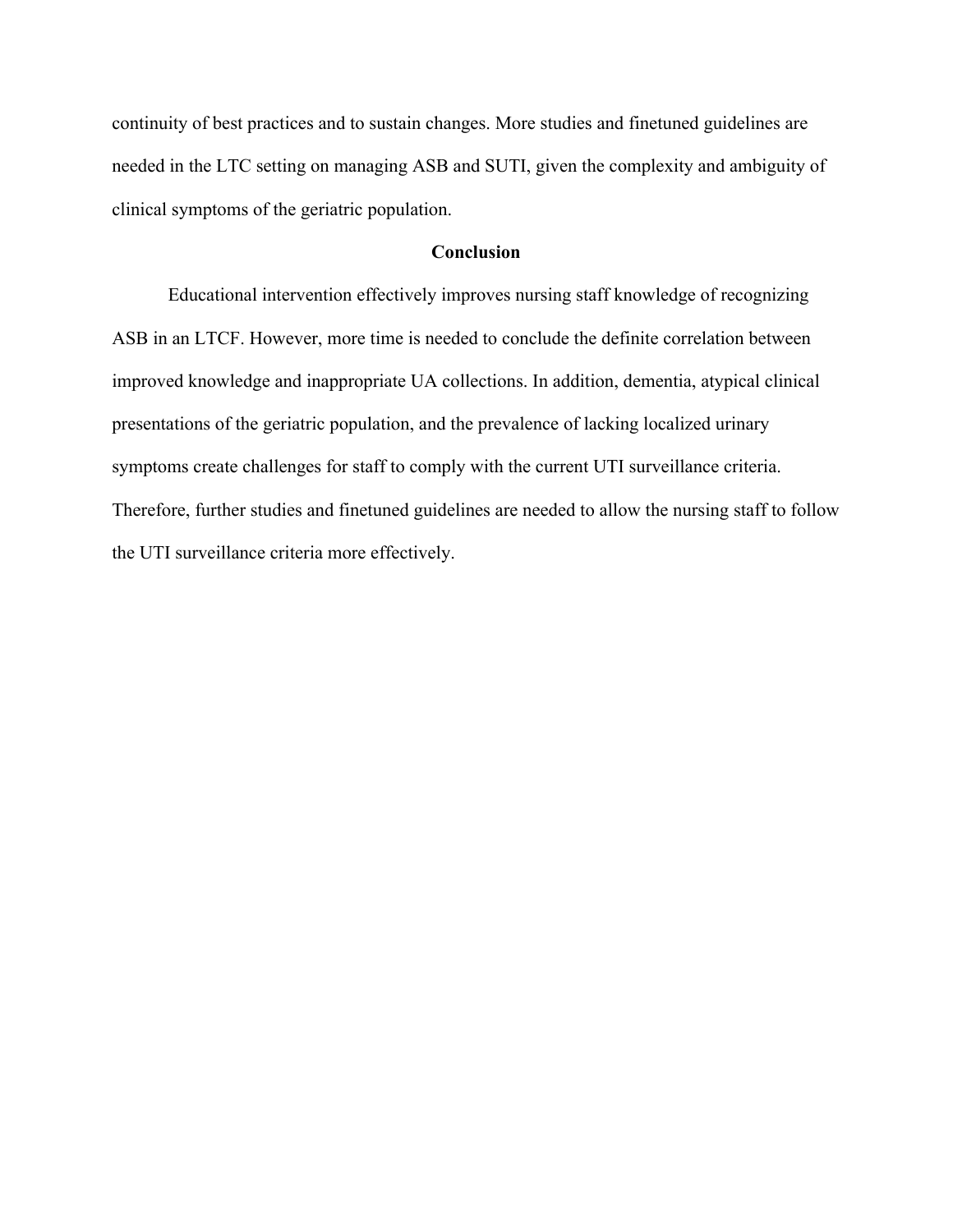#### **References**

- Ackley, B. J., Ladwig, G. B., Swan, B. A., & Tucker, S. J. (2007). *Evidence-based nursing care guidelines – E-Book: Medical-surgical interventions.* (1st ed.). Mosby Elsevier. http://evolve.elsevier.com
- Ashraf, M. (2020). Diagnosis, treatment, and prevention of urinary tract infections in post-acute and long-term care settings: A consensus statement from AMDA's infection advisory subcommittee. *Journal of American Medical Director Association*, *21*(1), 12–24. https://doi.org/10.1016/j.jamda.2019.11.004
- Biggel, M., Heytens, S., Latour, K., Bruyndonckx, R., Goossens, H., & Moons, P. (2019). Asymptomatic bacteriuria in older adults: the most fragile women are prone to long-term colonization. *BMC Geriatrics, 19*(170). https://doi.org/10.1186/s12877-019-1181-4
- Brouwers, M., Kho, M. E., Browman, G. P., Burgers, J. S., Cluzeau, F., Feder, G., Fervers, B., Graham, I.D., Grimshaw, J., Hanna, S., Littlejohns, P., Makarskin, J., Zitzelsberger, L. (2010). AGREE Next Steps Consortium. AGREE II: Advancing guideline development, reporting and evaluation in healthcare. *Canadian Medical Association Journal*. *182*(18). E839-E842). https://doi:10.1503/cmaj.09044
- Center for Disease Control and Prevention. (2021, January). NHSN Key Terms, Acronyms, and Definitions: Long-term care facility component. *National Healthcare Safety Network.* Retrieved August 23, 2021, from https://www.cdc.gov/nhsn/pdfs/ltc/ltcf-key-termsacronyms\_current.pdf

Center for Disease Control and Prevention. (2012, August 12). Urinary Tract Infection (UTI)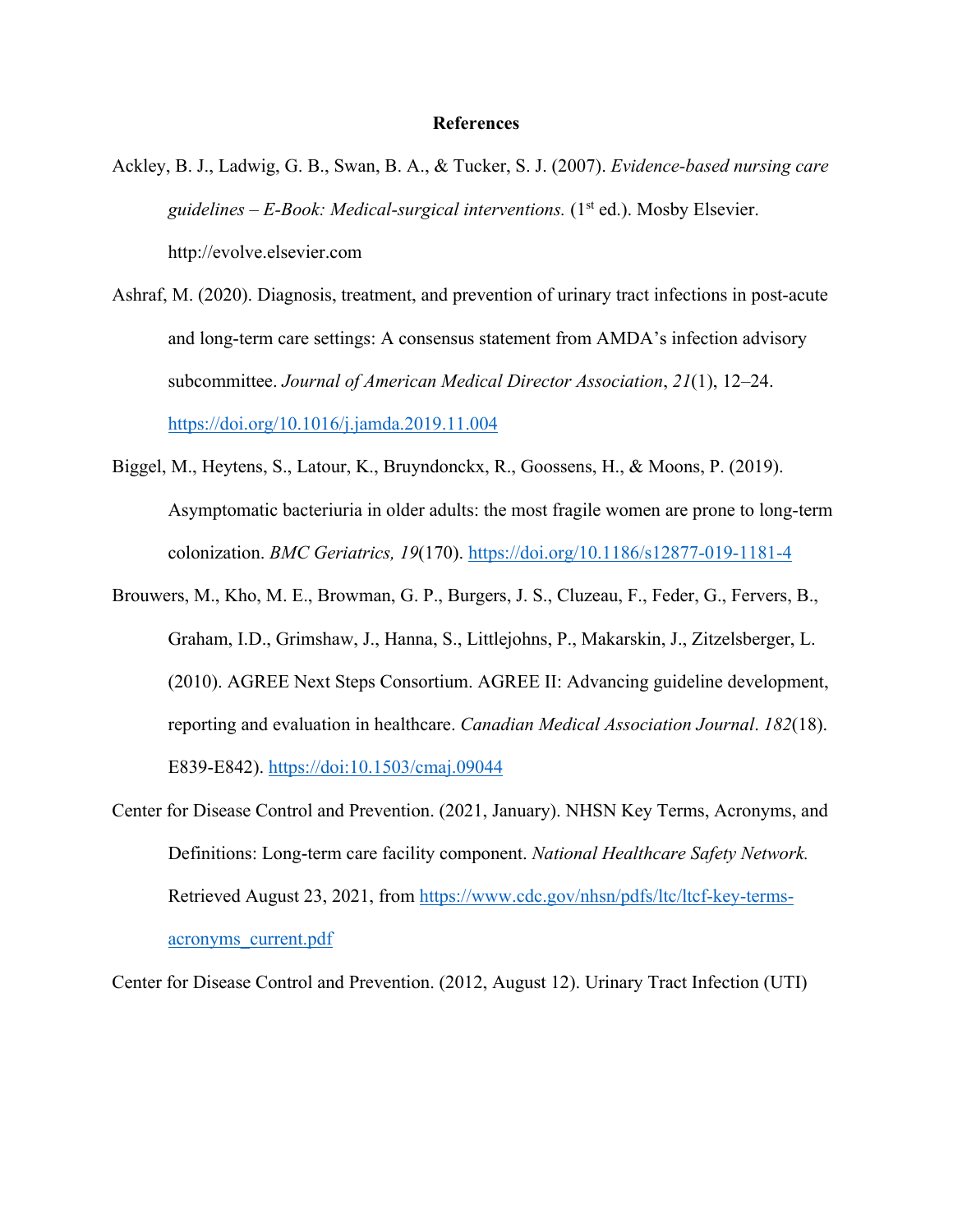Event for Long-term Care Facilities. Natiional Center for Emerging and Zoonotic Infectious Devision of healthcare Quality Promotion.

https://www.cdc.gov/nhsn/PDFs/LTC/LTCF-UTI-protocol\_FINAL\_8-24-2012.pdf

- Centers for Medicare & Medicaid Services. (2021, July 7). Skilled nursing facility (SNF) quality reporting program (QRP) public reporting. https://www.cms.gov/Medicare/Quality-Initiatives-Patient-Assessment-Instruments/NursingHomeQualityInits/Skilled-Nursing-Facility-Quality-Reporting-Program/SNF-Quality-Reporting-Program-Public-Reporting
- Freeman-Jobson, J. H., Rogers, J. L., & Ward-Smith, P. (2016). Effect of an Education Presentation on the Knowledge and Awareness of Urinary Tract Infection among Non-Licensed and Licensed Health Care Workers in Long-Term Care Facilities. *Urologic Nursing*, *36*(2), 6.
- Genao, L., & Buhr, G. T. (2012). Urinary tract infections in older adults residing in long-term care facilities. *Annals of Long-term Care, 20*(4), 33-38.
- Juthani-Mehta, M., Quagliarello, V., Perrelli, E., Towle, V., Van Ness, P. H., & Tinetti, M. (2009). Clinical features to identify urinary tract infection in nursing home residents: A cohort study. *Journal of the American Geriatrics Society*, *57*(6), 963–970. https://doi.org/10.1111/j.1532-5415.2009.02227.x
- Leduc, A. (2014). Reducing the treatment of asymptomatic bacteriuria in seniors in a long-term care facility. *Can Nurse, 110*(7), 25-30.
- Lee, C., Phillips, C., & Vanstone, J. R. (2018). Educational intervention to reduce treatment of asymptomatic bacteriuria in long-term care. *BMJ Open Quality, 7*(e000483). https://dx.doi.org/10.1136/bmjoq-2018-000483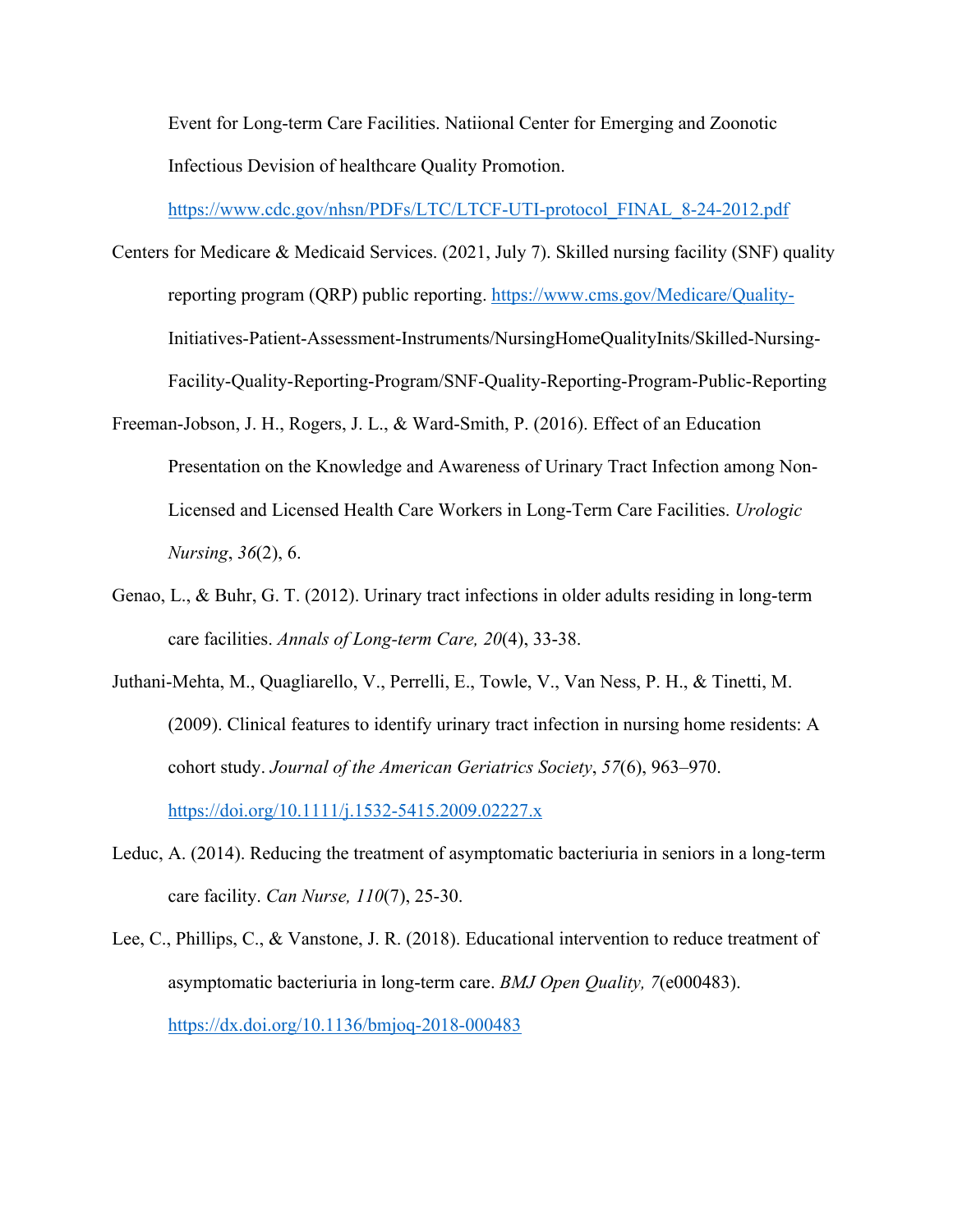- Lohfeld, L., Loeb, M., & Brazil, K. (2007). Evidence-based clinical pathways to manage urinary tract infections in long-term care facilities: A qualitative case study describing administrator and nursing staff views. *American Medical Director Association. 8*, 477- 484. https://doi.org/10.1016/j.jamda.2007.05.006
- Matthews, J. S., & Lancaster, J. W. (2011). Urinary tract infections in the elderly population. *The American Journal of Geriatric Pharmacotherapy, 9*, 286-309. https://doi.org/10.1016/j.amjopharm.2011.07.002
- Melnyk, B. M., & Fineout-Overholt, E. (2019). *Evidence-based practice in nursing and healthcare* (4<sup>th</sup> ed.). Wolters Kluwer.
- Nace, D. A., Drinka, P. J., & Crnich, C. J. (2014). Clinical uncertainties in the approach to long term care residents with possible urinary tract infection. *Journal of American Medical Directors Association, 15*(2), 133-139.
- Nicolle, L. E. (2019). Symptomatic urinary tract infection in nursing home residents. *Journal of the American Geriatrics Society*, S7:1113-1114. https://dol.org/10.1111/j.1532- 5415.2009.02277.x
- Nicolle, L. E., Gupta, K., Bradley, S. F., Colgan, B., DeMuri, G. P., Drekonja, D., Eckert, L. O., Geerlings, S. E., Kӧves, B., Hooton, T. M., Juthani-Mehta, M., Knight, S. L., Saint, S., Schaeffer, A. J., Trautner, B., Wullt, B., & Siemieniuk, R. (2019). Clinical practice guideline for the management of asymptomatic bacteriuria: 2019 update by the infectious disease society of America. *Clinical Infectious Disease, 68*(10), e83-110. https://10.1093/cid/ciy1121
- Nicolle, L. E. (2019). Urinary tract infections in the older adult. *Clinics in Geriatric Medicine, 32*(3), 523-538. https://dx.doi.org/10.1016/j.cger.2016.03.002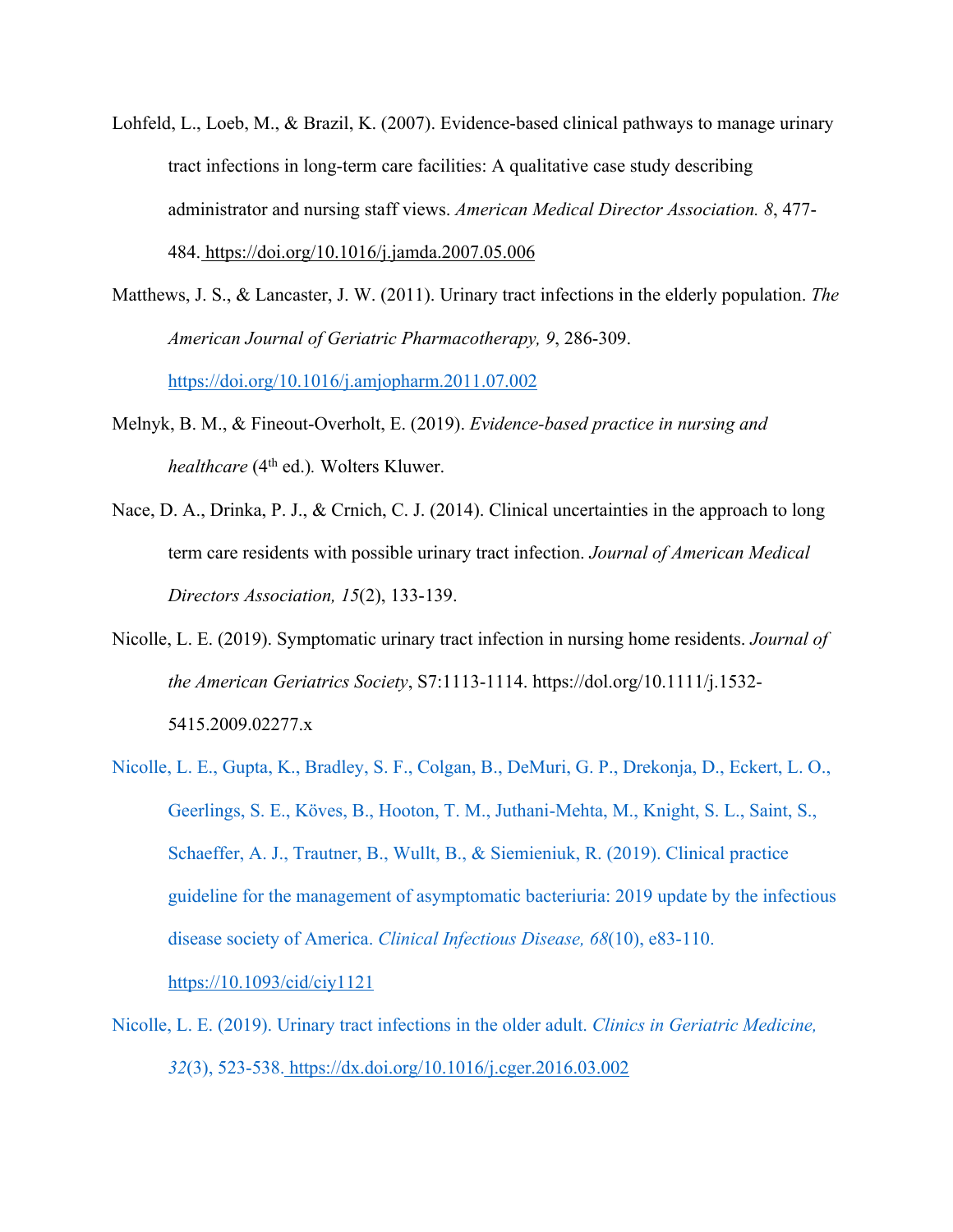- Nicolle, L. E. (2014). Urinary tract infection in long-term care facilities. *Healthcare Infection, 19*, 4-12. https://dx.doi.org/10.1071/HI13043
- Rummukainen, M.-L., Jakobsson, A., Matsinen, M., Järvenpää, S., Nissinen, A., Karppi, P., & Lyytikäinen, O. (2012). Reduction in inappropriate prevention of urinary tract infections in long-term care facilities. *American Journal of Infection Control*, *40*(8), 711–714. https://doi.org/10.1016/j.ajic.2011.09.013
- Salem‐Schatz, S., Griswold, P., Kandel, R., Benjamin‐Bothwell, S., DeMaria, A., McElroy, N., Bolstorff, B., McHale, E., & Doron, S. (2020). A Statewide program to improve management of suspected urinary tract infection in long‐term care. *Journal of the American Geriatrics Society*, *68*(1), 62–69. https://doi.org/10.1111/jgs.16261
- Stone, N. D., Ashraf, M. S., Calder, J., Crnich, C., Crossley, K., Drinka, P., Gould, C. V., Juthani-Mehta, M., Lautenbach, E., Loeb, M., MacCannell, T., Malani, P., Mody, L., Mylotte, J. M., Nicolle, L. E., Roghmann, M.-C., Schweon, S. J., Simor, A. E., Smith, P. W., … Bradley, S. F. (2012). *Infection Control & Hospital Epidemiology, 33*(10), 965- 977. https://doi.org/10.1086/667743
- White, K. M., Dudley-Brown, S. & Terharr, M. F (Eds). (2021). *Translation of evidence into nursing and healthcare* (3rd ed.). Springer publishing company.
- Zabarsky, T., Sethi, A. K., & Donskey, C. J. (2008). Sustained reduction in inappropriate treatment of asymptomatic bacteriuria in a long-term care facility through an educational intervention. *American Journal of Infection Control, 36*(7). 476-480. https://doi.org/10/1016/j.ajic.2007.11.007
- Zalmanovici Trestioreanu, A., Lador, A., Sauerbrun-Cutler, MT, & Leibovici, L. (2015). Antibiotics for Asymptomatic bacteriuria. *Cochrane Database of Systematic Reviews,*